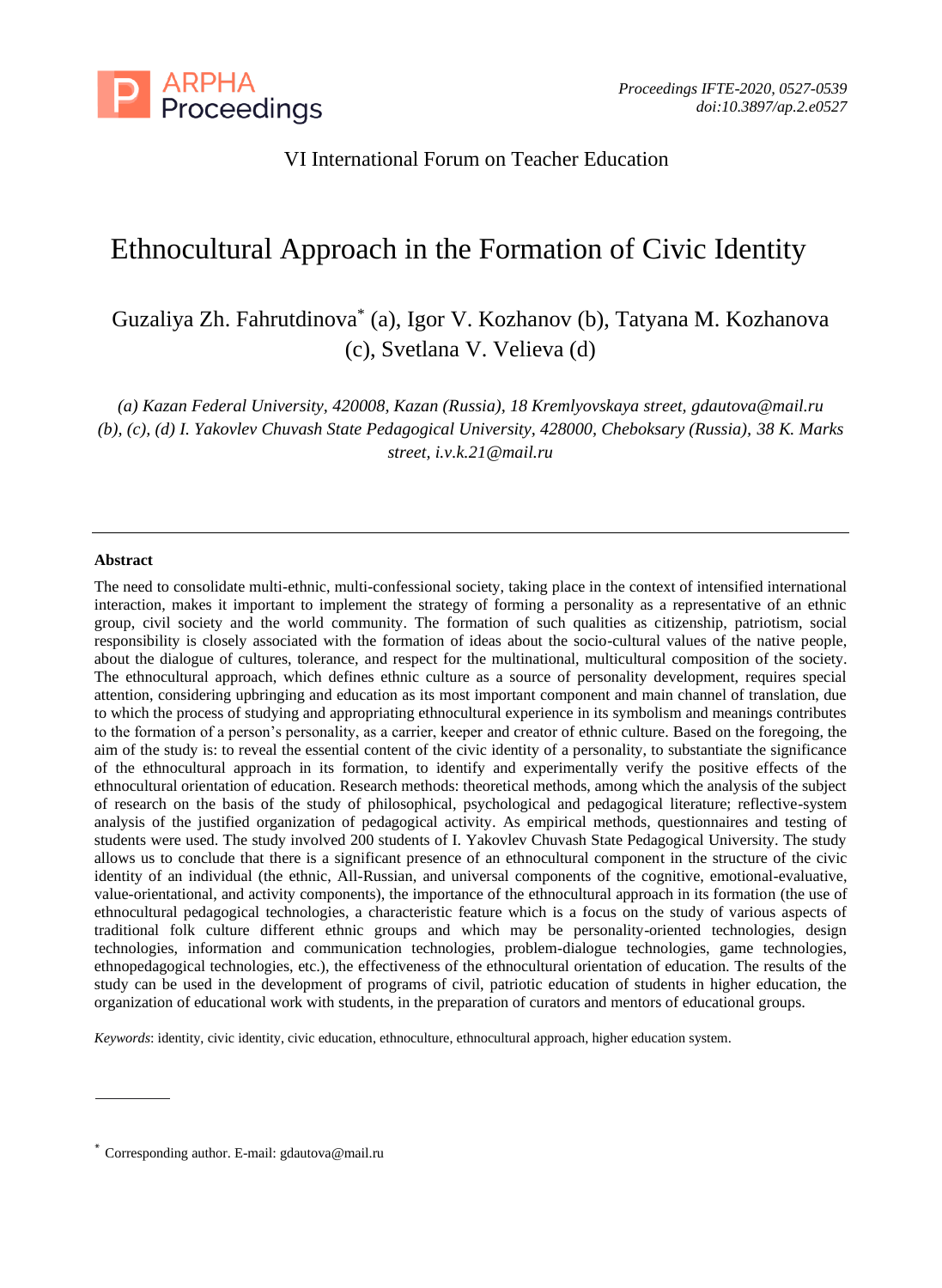© 2020 Guzaliya Zh. Fahrutdinova, Igor V. Kozhanov, Tatyana M. Kozhanova, Svetlana V. Velieva

This is an open access article distributed under the terms of the Creative Commons Attribution License (CC BY 4.0), which permits unrestricted use, distribution, and reproduction in any medium, provided the original author and source are credited.

Published by Kazan federal university and peer-reviewed under responsibility of IFTE-2020 (VI International Forum on Teacher Education)

## **Introduction**

The need to consolidate a multi-ethnic, multi-confessional Russian society, taking place in the context of intensification of international interaction, makes it important to implement the strategy of personality formation as a representative of an ethnic group, civil society and the world community (Kozhanov, 2016).

The formation of such qualities as citizenship, patriotism, social responsibility is closely associated with the formation of ideas about the socio-cultural values of the native people, about the dialogue of cultures, tolerance, respect for the multinational, multicultural composition of Russian society (Asmolov, 2011; Karpushina, 2013).

The ethnocultural approach that defines ethnic culture as a source of personality development requires special attention, considering upbringing and education as its most important component and the main channel of translation, due to which the process of studying and appropriating ethnocultural experience in its symbolism and meanings contributes to the formation of a person's personality, as a carrier, keeper and creator of ethnic culture (Fedorova & Medvedeva, 2014; Fahrutdinova, 2016).

#### **Purpose and objectives of the study**

The purpose of the study is to disclose the essential content of the civic identity of a personality, substantiate the significance of the ethnocultural approach in its formation, identify and experimentally verify the positive effect of the ethnocultural orientation of education.

#### **Literature review**

Turning to the category of "identity", one must bear in mind the ambivalent nature of this phenomenon, which was also indicated by Erickson (1996). He regarded identity as something dual. On the one hand, this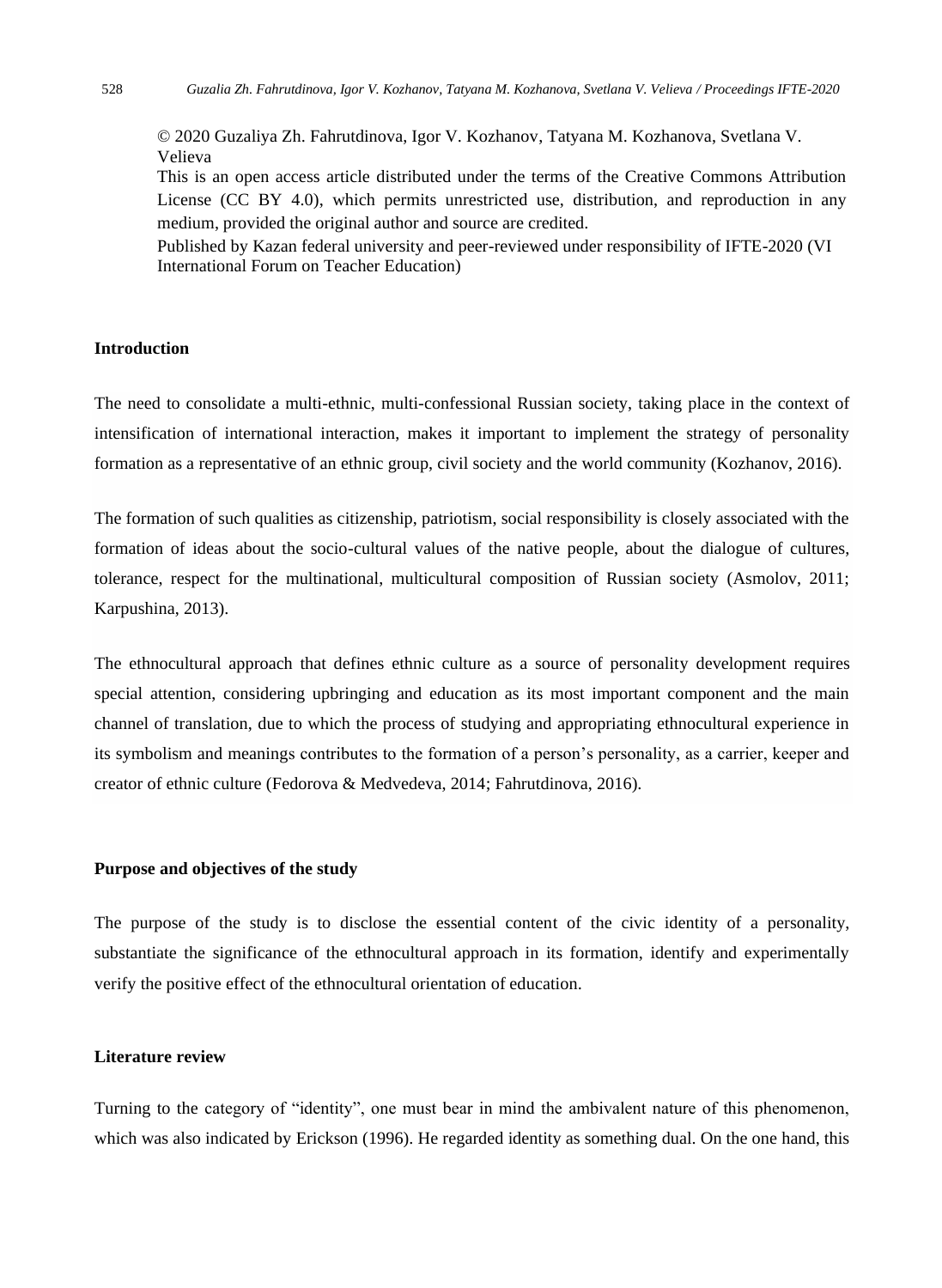phenomenon is static, i.e. it "reaches its climax in its development and acquires a certain integrity and completeness in the puberty period", on the other hand, it is permanently dynamic, "we can see identity as constantly changing until the very end of life, never remaining unchanged".

Identity can be of a different kind: social identity, when a personality is typed on the basis of the attributes of the social group to which it belongs; personal identity, which constitutes the totality of the individual qualities and properties of the individual, together with his unique life story; Self-identity, representing a subjective feeling by a person of his life situation.

From the point of view of our study, the most interesting for us is social or collective identity, the content of which usually includes the characteristics of culture, ethnic characteristics of a group, its customs, religion, moral imperatives, specifics of material and economic activity, united by the concept of organization of experience methods inherent in a community and era (Semenenko, 2011).

Based on the analysis of scientific works on the problem of research and, defining the civic identity of a personality as a social, psychological, cultural and pedagogical phenomenon, which is a unique characteristic of an individual's personality (awareness of belonging to a community of citizens of a state that has significant meaning for an individual), its social behavior (active participation in the socio-political life of civil society), its following components can be distinguished: cognitive, emotionally-evaluative, value-oriented, behavioral. In each of them, the ethnic, all-Russian, and universal elements of the civic identity of a personality are distinguished (Kozhanov, 2016).

Kadakin and Sokolova (2013) note that the main landmark of today's education is the achievement of a modern national educational ideal. It means a highly moral, creative, competent citizen of Russia, accepting the fate of the Fatherland as his own, aware of the responsibility for the present and future of his country, rooted in the spiritual and cultural traditions of the multinational people of the Russian Federation. A special place in solving this problem is given to the formation of a person with ethnocultural awareness, defined as an integrative personality education, which consists in possessing a body of knowledge about ethnic cultures, their acceptance and understanding, accompanied by emotional and value manifestations, providing a positive, respectful and tolerant attitude towards ethnic groups and their cultures as a factor in effective intercultural interaction (Kadakin & Sokolova, 2013).

Karpushina (2013) emphasizes that in the context of the formation of a civic identity, the ethnocultural approach to education and socialization is becoming more and more relevant, which is a combination of the principles of ethnoculturalism, nature conservation, cultural creation, dialogue of cultures, tolerance. They are implemented in the educational process and, on the basis of the development of ethnic cultures, ensure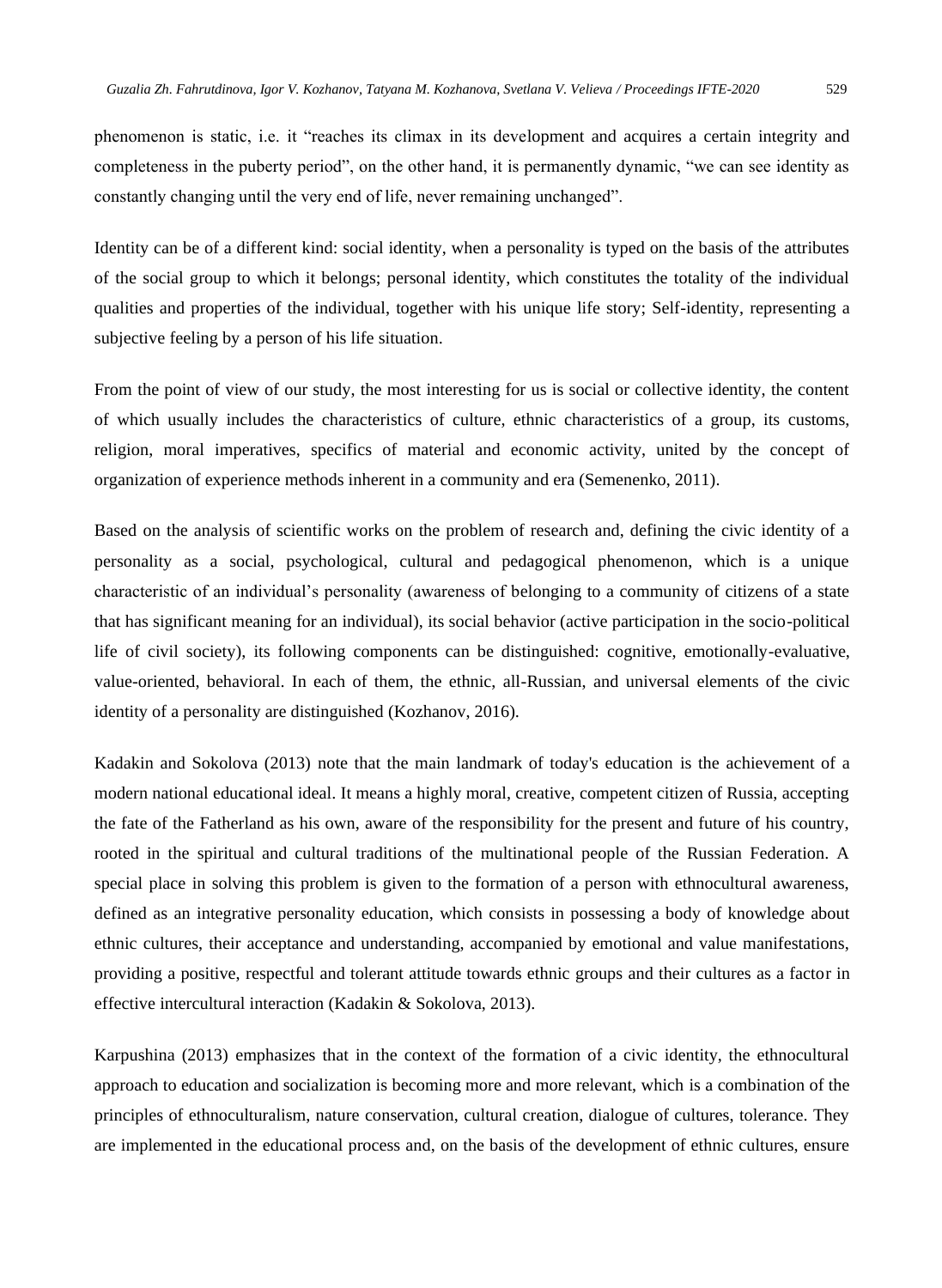the formation of a student as a citizen of his country, a representative of an ethnic group and the world, ready for successful work in an ethnocultural and multicultural environment (Karpushina, 2013).

Salavatova (2011) also adheres to this position, speaking of an ethnocultural orientation as a characteristic of education, which shows the extent to which its goals, objectives, content, technologies of upbringing and training are oriented towards the development and socialization of the individual as a subject of an ethnic group and as a citizen of a multinational state.

#### **Methodology**

In the research process, the following methods were used: theoretical (analysis of the subject of the study based on the study of philosophical, psychological and pedagogical literature, a reflective system analysis of the justified organization of pedagogical activity); diagnostic (questioning, testing); empirical (study of the experience of educational organizations, normative and educational documentation); experimental (stating, formative, control experiments); methods of mathematical statistics and graphic representation of the results.

The experiment was attended by 200 students of FSBEI HE "I. Yakovlev Chuvash State Pedagogical University" (experimental group) and 40 students of the Institute of Pedagogy and Psychology of FSBEI HE "Mari State University" (control group).

Experiment description and procedure

The pedagogical experiment was carried out in three stages:

1) determination of the initial level of formation of civic identity among students using questionnaires and testing;

2) implementation of social and pedagogical conditions for the formation of a civic identity in the educational work with students;

3) determination of the level of formation of civic identity among students and the identification of dynamics.

Socio-pedagogical conditions for the formation of a civic identity

In accordance with the content of the civic identity of a personality and the importance of the ethnocultural component in it, we determined the socio-pedagogical conditions for the formation of the civic identity of a personality: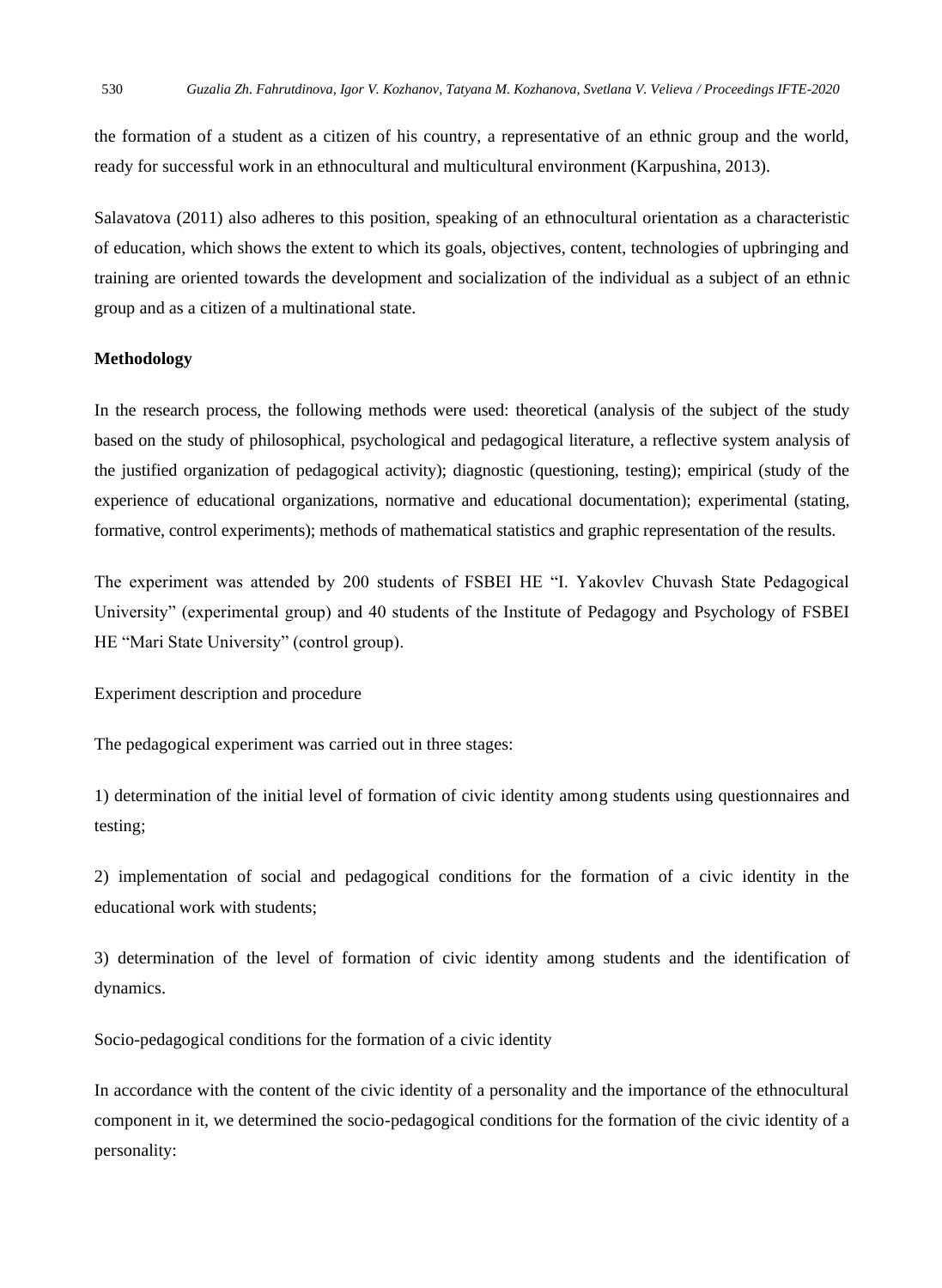− the creation of an educational environment, including the subject, spiritual, moral, socio-psychological, activity components, and aimed at the comprehensive formation of a civic identity;

− the use of ethnocultural pedagogical technologies, representing a special set and layout of forms, methods, methods, teaching methods, educational tools that realize the potential of ethnoculture in shaping the personality as a subject of an ethnos, a representative of civil society and the world community;

− meeting the interests and needs of students in social activities, including those represented by socially oriented activities of an ethnocultural orientation.

# **Results**

An expert assessment of the degree of formation of a civic identity was carried out on the basis of the criteria we selected and their indicators: we determined the level of formation of cognitive, emotionallyevaluative, value-oriented, behavioral components and their aspects (ethnic, all-Russian and universal). During the diagnosis, a complex of research methods was used, including questionnaire survey and testing.

The data obtained for each student were compared with the described levels (high, medium, low) of the formation of the individual components of the civic identity of the individual and in general. Summarized data are presented in table 1.

Table 1. Distribution of students of the experimental and control groups according to the level of formation of the civic identity of a personality at a ascertaining stage of experimental work

|        | Groups |              |         |               |  |  |  |  |
|--------|--------|--------------|---------|---------------|--|--|--|--|
| Levels |        | experimental | control |               |  |  |  |  |
|        | abs.   | $\%$         | abs.    | $\frac{0}{0}$ |  |  |  |  |
| hıgr   |        |              |         |               |  |  |  |  |
| medium |        |              |         | v             |  |  |  |  |
| low    | эU     |              |         |               |  |  |  |  |

The prevalence of students with an average level of formation of a civic identity is characteristic: 63% in the experimental group, 67.5% in the control group. At the low and high levels of formation of civic identity, 25% and 12% are in the experimental group, and 17.5% and 15% of students in the control group, respectively.

Despite the fact that the majority of students, as part of the "I Know" self-assessment questionnaire, rated their knowledge related to their native people, the Russian Federation and the world at a high level, in general, the answers to the questions of the questionnaire showed a low level of formation of the cognitive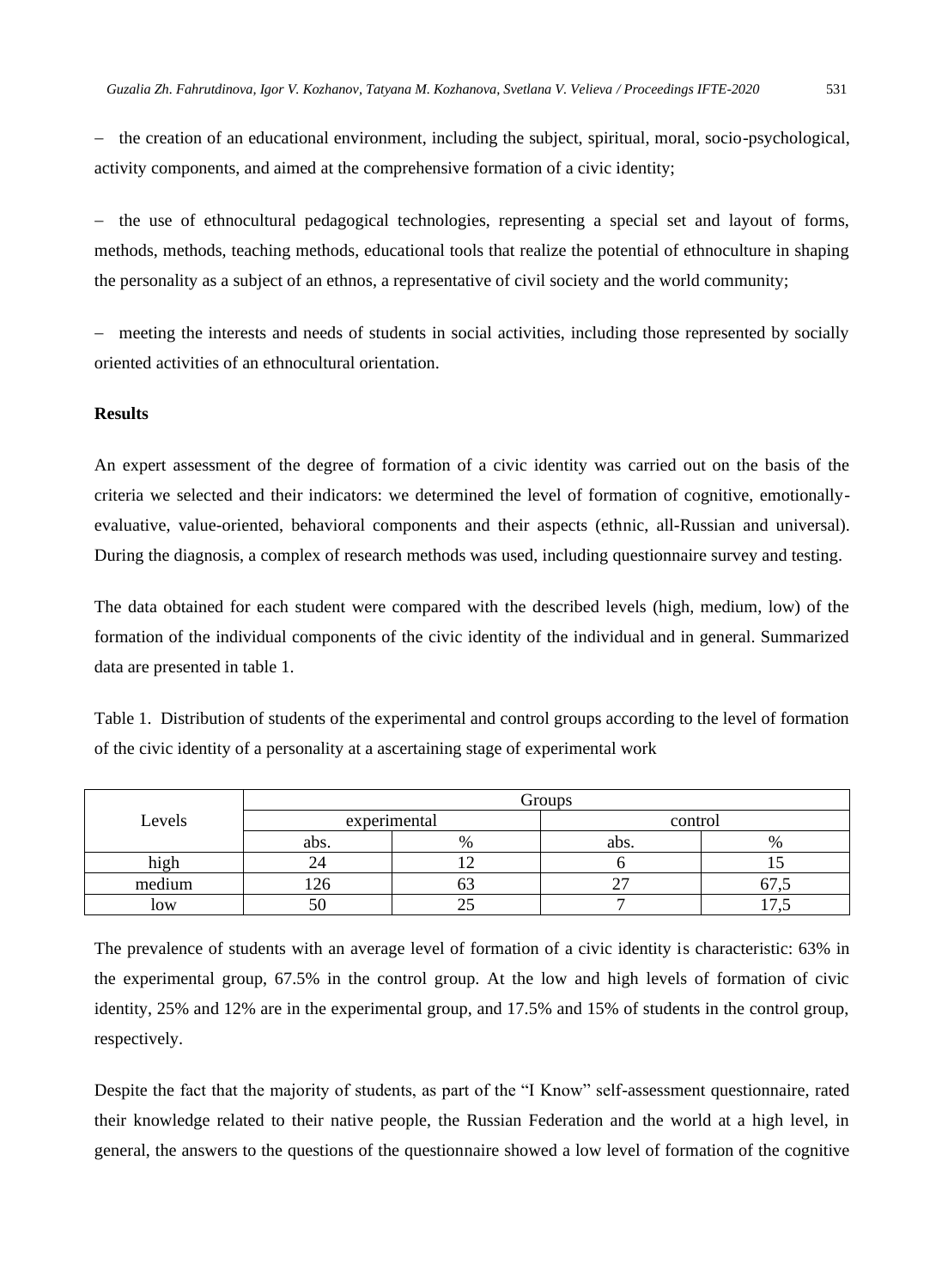component of the civic identity of a personality. Difficulties were caused by the task of defining the terms "citizen", "citizenship", "civic community", "patriotism" in the framework of the "Conceptual Dictionary" methodology. A significant part of the students was unable to define the proposed concepts, and of the majority of those who answered, they defined "citizen" as "a person belonging to any country", "citizenship" as "recognition of oneself as a citizen of a country", "civic community" as "association of citizens countries, their unity", "patriotism" as "love for the motherland". The study showed that most students belong to the average level of formation of the emotional-evaluative, value-oriented and activity components of the civic identity of a personality.

#### Formative Stage

At the formative stage, purposeful work was carried out with students of the experimental group on the implementation of the socio-pedagogical conditions for the effective formation of a civic identity.

The University has developed and approved at the Academic Council the Concept and program for the education and self-education of students of the I. Yakovlev Chuvash State Pedagogical University for 2016-2020. The program includes 9 subprograms on various aspects of education, including a subprogram for the formation of a civic identity.

The implementation of the first socio-pedagogical condition was focused on creating an educational environment, including the subject, spiritual, moral, socio-psychological, activity components and aimed at the comprehensive formation of the civic identity of a personality.

A series of exhibitions of artists, sculptors, masters of decorative and applied arts was organized in the university buildings, the main themes of which were love for the small Motherland, beauty of the native land, friendship of peoples; stands designed for university staff - veterans of the Great Patriotic War.

Much attention was paid to the personification of the spiritual and moral component of the environment by the images of historical personalities and contemporaries, embodying the ethical ideal of Russian culture role models, direct bearers of socio-cultural experience, reflected in traditions.

A system of interconnected thematic classes (curator hours), events, clubs and clubs, contests has been created, allowing each student to be involved in the process of forming a civic identity.

Museums of the university have done a great job in shaping historical consciousness and civic education of students: the I. Yakovlev Museum, the Museum of Maternal Glory, the University History Museum, and the Archaeological and Ethnographic Museum.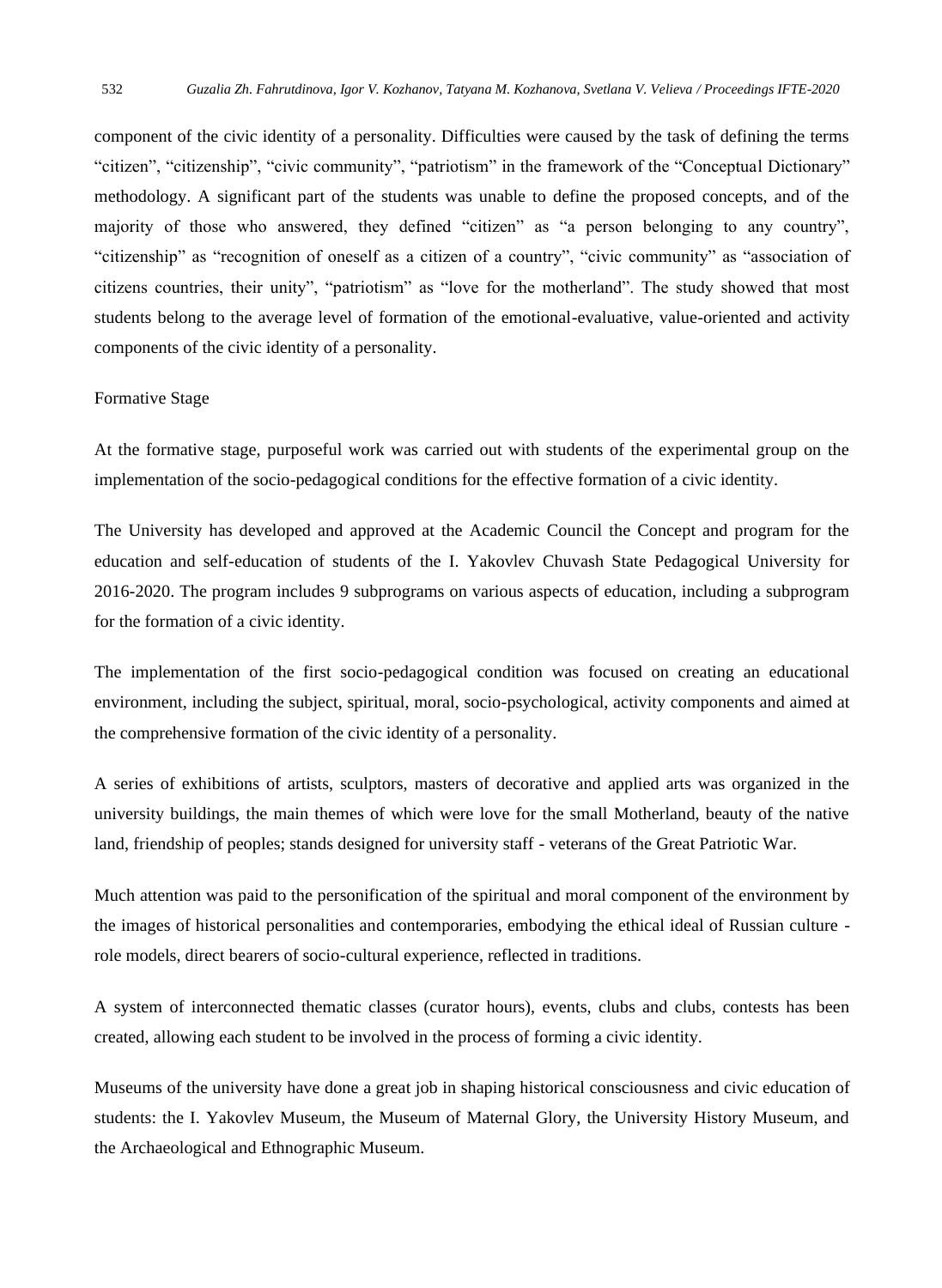Extracurricular activities introduced new events that have gained popularity among students: the All-Russian contest "Teacher of the future", the All-Russian rally of public student associations "Khastar", Olympic exercises "Dance with us", Holidays "Navruz" and "Akatuy", Festival friendship of peoples, Youth Ball "New Year's reception of the rector", "Star ball of graduates", Competitions of voluntary fire brigades.

The university organized 38 creative circles, which are attended by more than 1000 students.

The implementation of the second socio-pedagogical condition addresses the use of ethnocultural pedagogical technologies.

By ethnocultural pedagogical technologies, we understand the totality of pedagogical technologies that determine the special set and layout of forms, methods, methods, teaching methods, educational tools used in the pedagogical process, aimed at:

− the formation of ethnic identity, the idea of belonging to Russian society and the international community;

− the formation of knowledge and ideas about the history, culture of the native people, the peoples of the Russian Federation and the world; the formation of knowledge and ideas about the native republic / territory / region, Russia and the states of the world, their structure, functioning, rights and obligations, rules and norms of behavior;

− the formation of an emotional and evaluative attitude towards the native people, small homeland, the Russian Federation, the world as a whole;

− assimilation of the system of ethnic, all-Russian and universal values, the formation on their basis of value orientations;

the formation of civic activity on the basis of conflict-free interaction in a multicultural environment (readiness for a tolerant perception of social and cultural differences, respectful and careful attitude to historical heritage and cultural traditions), development of social and critical thinking.

These are the following pedagogical technologies:

− personality-oriented technologies;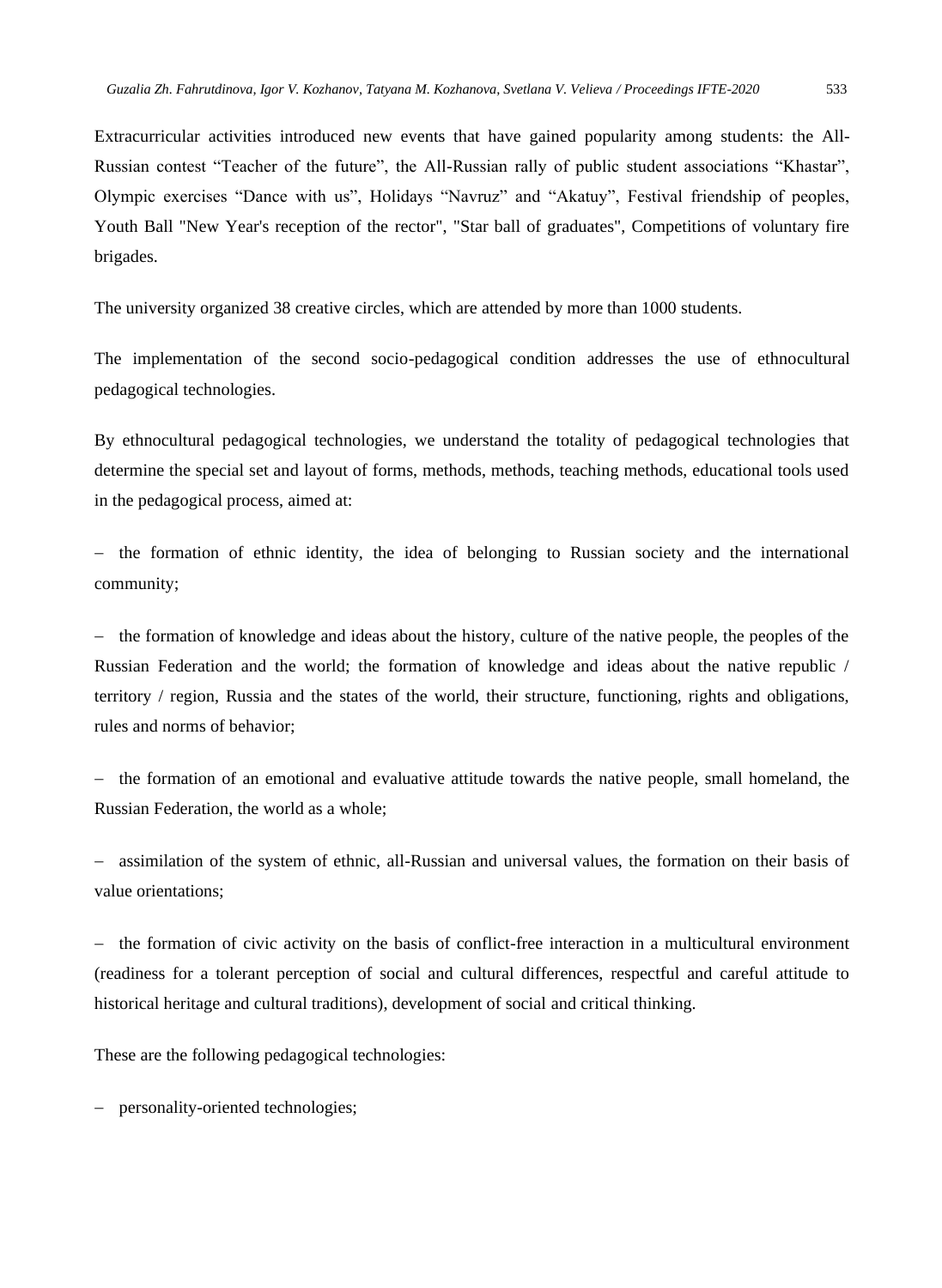- dsign technologies;
- − information and communication technologies;
- problem-dialogue technologies;
- − gaming technology;
- − ethnopedagogical technologies, etc.

The effectiveness of the formation of a civic identity is largely determined by how successfully civic values and value orientations will be formed on their basis. The solution of such a problem is impossible without the student's personal, active attitude to a particular worldview problem, which makes the use of personality-oriented technologies significant.

The use of design technologies contributes to the development of personality qualities necessary in modern conditions of a multiethnic and multicultural society: independence, creativity, social activity, the desire for interethnic and intercultural communication, the ability to interact and collaborate with other students and the teacher.

An example of the implementation of design technology is ethnoculturally directed social designing, which is the design of social objects, social qualities, social processes and relationships that affect the life of various ethnic groups (their material and spiritual culture, especially internal interpersonal and external interethnic interaction). So, students of the faculty of preschool and correctional pedagogy and psychology of the I. Yakovlev Chuvash State Pedagogical University began the annual project "Tales at the fingertips", in the framework of which tactile manuals and books with fairy tales of the peoples of the world are created for children with visual impairment. Students of the Faculty of Technology and Economics are implementing the project "Transformation of the elements of a traditional costume into modern clothes as a way of understanding the culture of the people." This ethnocultural orientation of education enhances the possibilities of social design, making it possible to effectively combine students' research activities with solving socially significant problems, facilitating their penetration into the culture, history of their native and other peoples, and forming both ethnic and civic identities.

Information and communication technologies can be used not only as an additional tool to increase the effectiveness of the educational process, but also completely independently. So, to consolidate the information on the ethnic diversity of Russia, the cultural wealth of each people and the Chuvash Republic,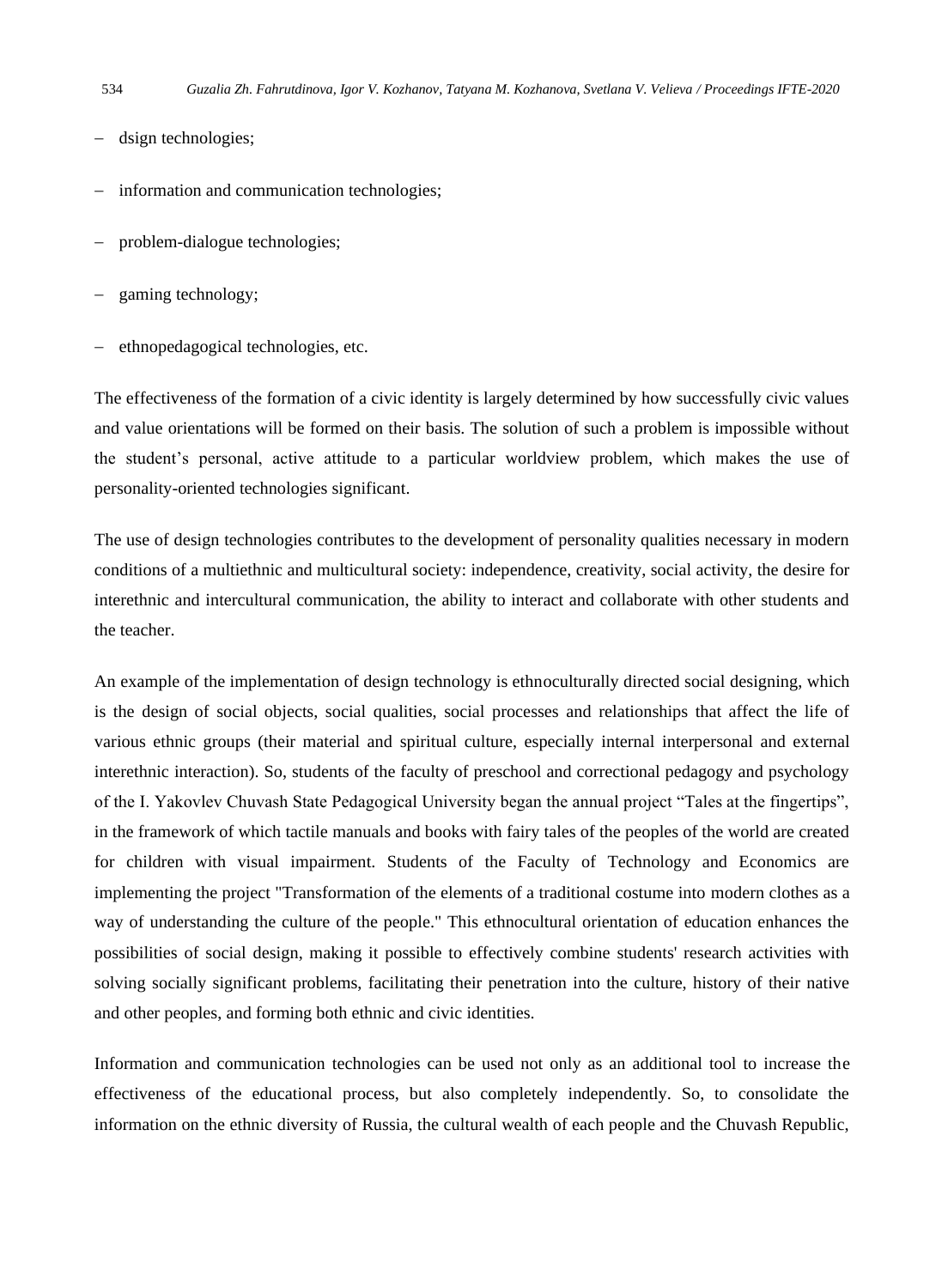for the purposes of ethnic self-determination, work was organized to create videos: "Multinational Russian Federation" (about peoples living in the Russian Federation), "People's holidays Chuvash , Tatars and Russians "(about the holidays of Akatuy, Sabantuy and Maslenitsa)," Chuvash Territory "(familiarization with the Chuvash people, the symbols of the Chuvash Republic and the city of Cheboksary).

Problem-dialogue technology allows students not to be passive listeners, but to become full-fledged active participants in the cognitive process. This only happens if students are motivated to take an active part.

In accordance with the program we developed, within the framework of thematic classes (curatorial hours), the formulation of an educational or educational problem, modeling of a problem situation was provided, such interactive forms of training and education as discussion, debate and debate were actively introduced. The annual Open Parliamentary Debate Championships for the Rector's Cup of the University are organized.

Game technology: the game, along with work and learning, is one of the main human activities. During thematic classes with students, the games "Miklukh and Maklai", "A world without ethnic inequality", the training "Tolerance - the basis of conflict-free communication", "The trial of ethnic stereotype" are used.

Ethnopedagogical technologies are a set of settings that define a special set and layout of methods, methods, teaching methods and educational tools aimed at introducing children and students to the values of national culture. Ethnopedagogical technologies are based on the experience of scientific analysis of folk pedagogical ideas, as well as on the introduction of such ethnographic phenomena in the learning and upbringing processes that could contribute to the formation of national identity of the individual and ethnic culture as a whole. Acquaintance with the cultures of other nations, the strengthening of friendship, harmony and mutual respect are devoted to held in the I. Yakovlev Chuvash State Pedagogical University event "Parade of Cultures" (November) and the festival-competition "Friendship of Peoples" (December).

#### Control stage

At the end of the formative phase, we again conducted a diagnosis of the formation of civic identity among students. For this, the same methods were used as at the ascertaining stage of the study. The data obtained are presented in table 2.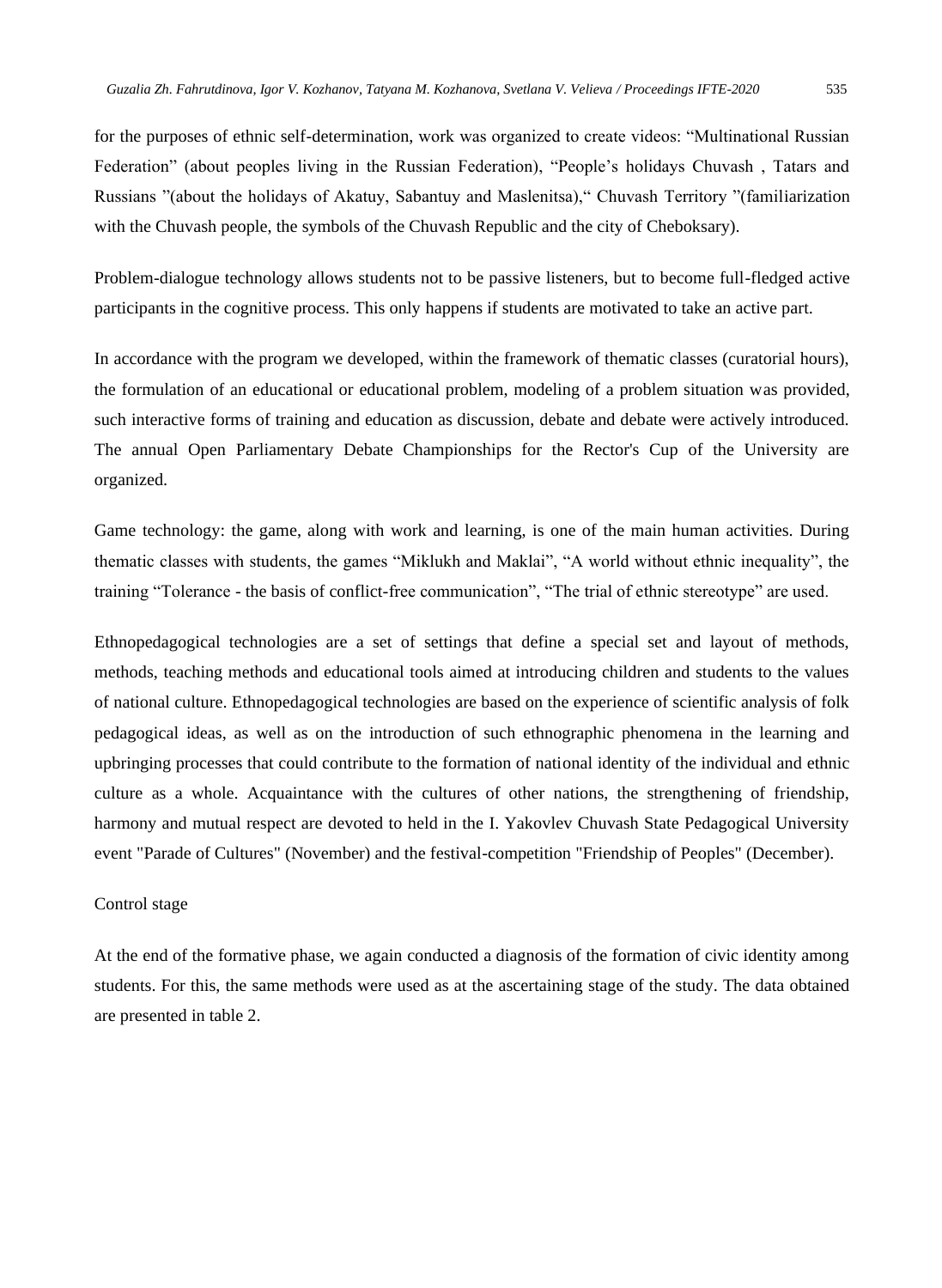| Levels | Groups       |      |         |      |              |      |         |      |  |  |
|--------|--------------|------|---------|------|--------------|------|---------|------|--|--|
|        | experimental |      |         |      | control      |      |         |      |  |  |
|        | <b>Stage</b> |      |         |      | <b>Stage</b> |      |         |      |  |  |
|        | ascertaining |      | control |      | ascertaining |      | control |      |  |  |
|        | abs.         | $\%$ | abs.    | %    | abs.         | %    | abs.    | %    |  |  |
| high   | 24           | 12   | 64      | 32   | 6            | 15   | 11      | 27,5 |  |  |
| medium | 126          | 63   | 115     | 57,5 | 27           | 67,5 | 24      | 60   |  |  |
| low    | 50           | 25   | 21      | 10,5 |              | 17,5 |         | 12.5 |  |  |

Table 2. Distribution of students by levels of formation of civic identity at the ascertaining and control stages of experimental work

The results of the diagnosis of the formation of civic identity among students obtained at the control stage indicated significant changes that have occurred in the experimental group: an increase in the number of students who are at a high level of civic identity formation - from 12% to 32%, a decrease in the proportion of students with an average and low level - from 63% to 57.5% and from 25% to 10.5%, respectively. The control group was characterized by positive dynamics, but with less changes: the number of students with a high level of formation of civic identity increased from 15 to 27.5%, with medium and low levels decreased by 7.5% and 5%, respectively.

# **Discussions**

The study of psychological and pedagogical literature on the problem of the formation of civic identity allows us to highlight regional features in the understanding of this phenomenon. So, Eremina & Retinskaya (2014) note that due to the prevailing historical traditions in Russia, the concept of Russian identity can mean both state and civic consciousness. Researchers consider it appropriate to single out the concept of "state-civic identity," which includes not only identification with the citizens of the country, the idea of this community, solidarity, responsibility for the fate of the country and feelings experienced by people, but also loyalty to the state, compliance with laws, norms and requirements of society , rights and obligations of a citizen of Russia, positive actions towards all citizens of the Russian Federation, active participation in the socio-political life of society. In this case, we can say that civic identity becomes identical to the state.

This identification is typical for Western European countries (France, Great Britain, Switzerland) and the USA, where the birth of political nations as political communities, consolidated within a constitutional state, having a political, contractual nature, is connected with the ideas of democracy, the sovereignty of a self-governing people, "nation (society) seeks to take over the state as a political institution, with the help of which it can protect and affirm itself" (Gofman, 2010).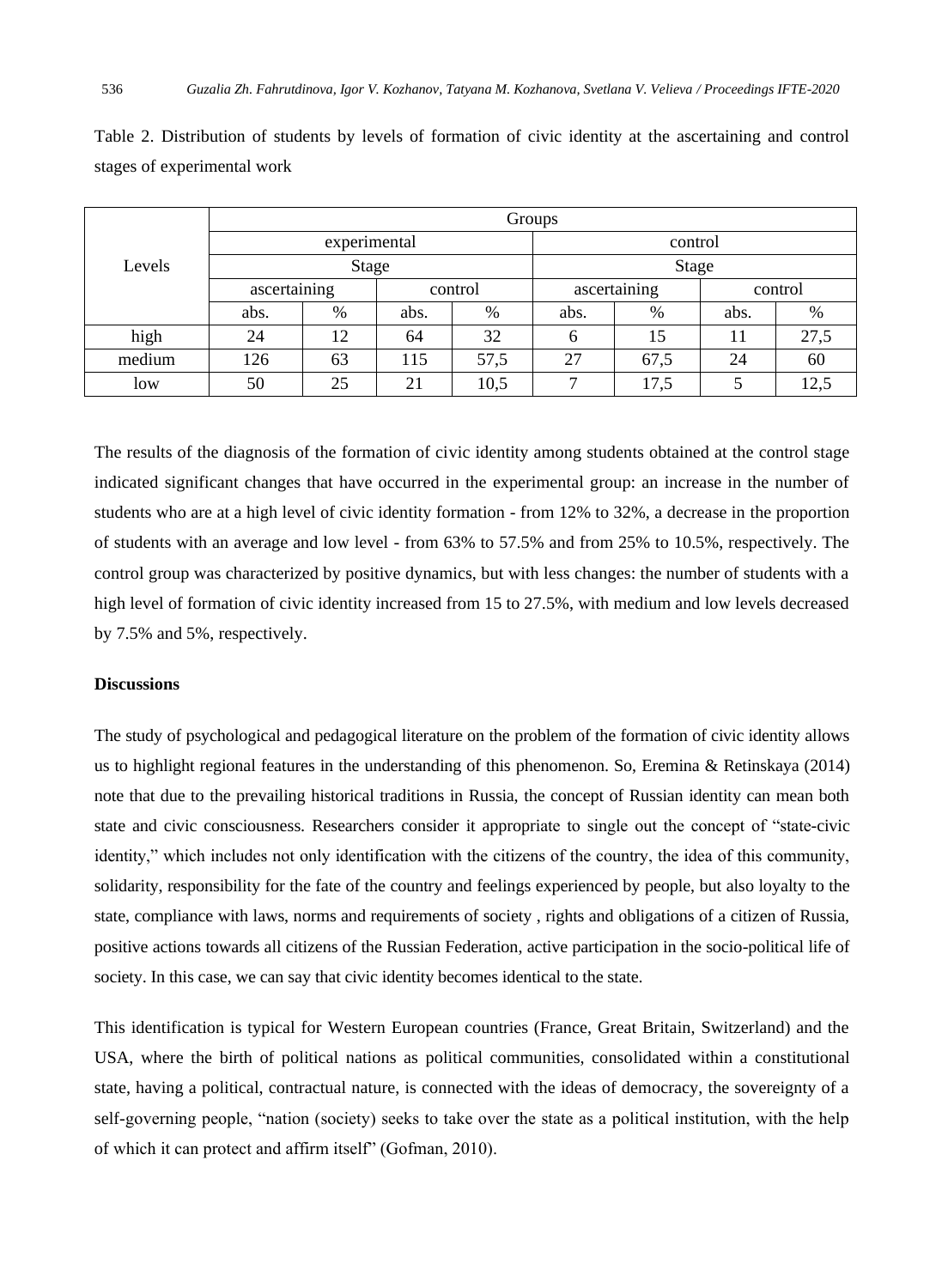An excellent situation in Russia, where state identity is not yet identical to civic, primarily due to the fact that slowly and difficultly an integral part of civic identity is formed - civic identity.

On this occasion, Gofman (2010) in his works notes that in the modern public consciousness of Russians the word "citizen" is most often understood as "a citizen of the state", and the words "civil", "citizenship" and "citizenship" - as close in meaning the words "state" and "statehood"; this is what is represented in English by the words "citizen" and "citizenship". But much less in everyday, mass and official Russian discourses are those meanings of the word "citizen" and other words with the same root that express the individual's rights, his responsibility, dignity, nobility and which are contained in the English words "civil" and "civility" and which are precisely contained in the expression "civil society" (English "civil society") (Gofman, 2010).

Another debatable issue remains the problem of the interconnection and interdependence of civic and ethnic identities. Actualized positive ethnic identity, being subjectively significant for a person, has mobilizing power that can be used for national-civil consolidation, the formation of an identity that unites and solidifies all citizens of the country (Ryzhova, 2011). But, like ethnic identity, civic identity can have two extreme manifestations: positive and negative. In the first case (with a positive civic identity) the individual is satisfied with his membership in this state, it is typical for him: a desire to belong to him, pride in the achievements of his fellow citizens, positive social attitudes and civic feelings. In the second case (with a negative civic identity), the individual denies his own citizenship or regrets belonging to this state, speaks out about the preference for citizenship of other countries, feels a sense of humiliation and shame, has negative social attitudes towards his fellow citizens.

### **Conclusion**

A significant presence of the ethnocultural component in the structure of the individual's civic identity was revealed (the identification of the ethnic component in each of its components), which makes the ethnocultural approach significant in the formation of the civic identity of a personality.

The implementation of the socio-pedagogical conditions for the effective formation of a civic identity (creating an educational environment, using ethnocultural pedagogical technologies, satisfying the interests and needs of students in social activities, including those represented by socially oriented ethnocultural activities) showed a significant positive dynamics in the experimental group.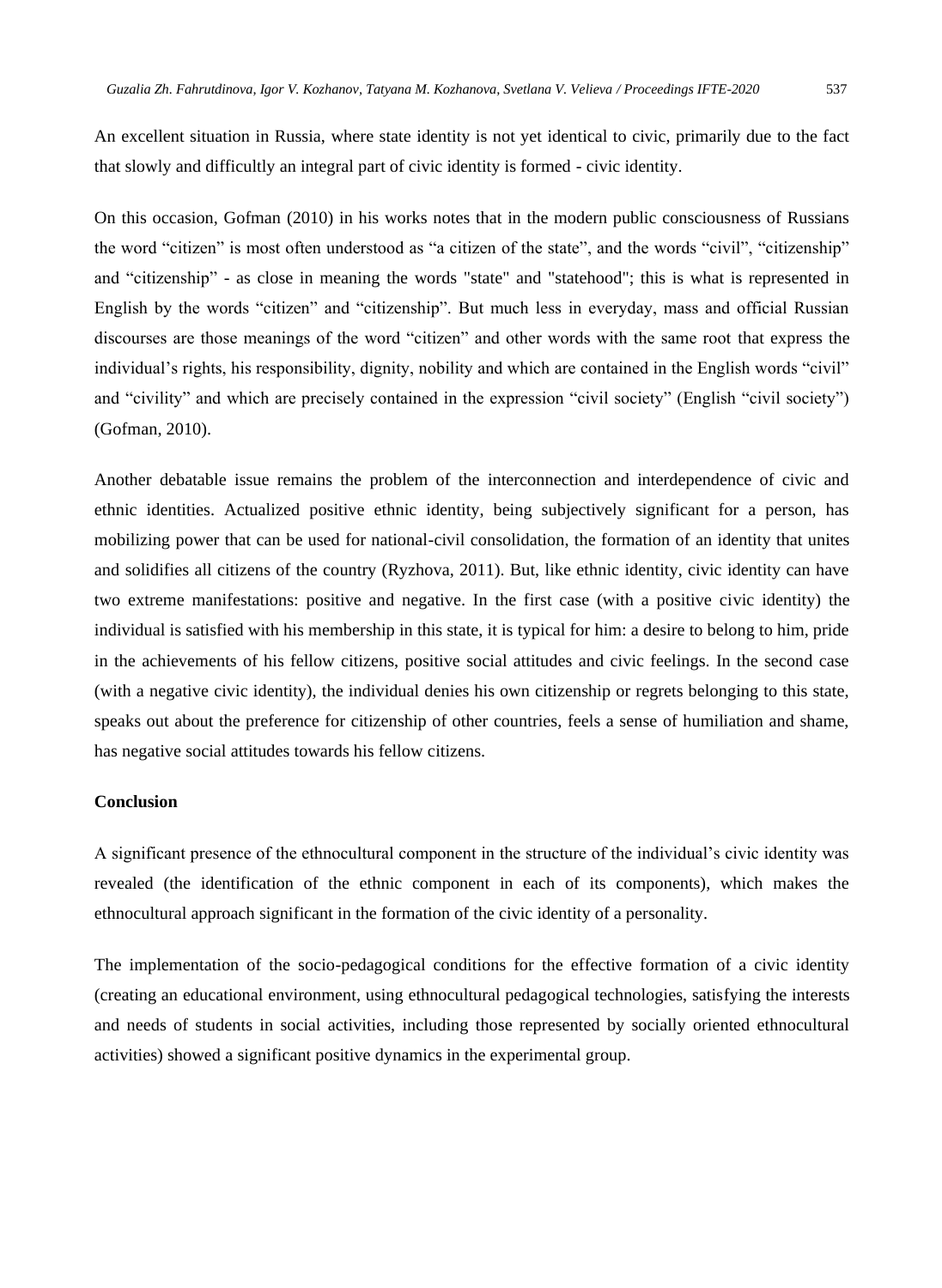The materials in this article can be used in developing programs of civic and patriotic education of students in higher education, organizing educational work with students, and in preparing curators and mentors of study groups.

In the research process, new questions and problems arose that needed to be addressed. It is necessary to continue research on the relationship and interdependence of ethnic and civic identities.

#### **Acknowledgements**

The work is performed according to the Russian Government Program of Competitive Growth of Kazan Federal University.

### **References**

- Asmolov, A. G. (2011). *How civil identity is born in the world of education: from phenomenology to technology* (Vol.1). Moscow: Federal'nyy institut razvitiya obrazovaniya.
- Eremina, E. V., & Retinskaya V. N. (2014). Youth civic identity as a priority of public policy. *Vlast' – Governance, 4*, 59-62.
- Erikson, E. (1996). *Identity: youth and crisis.* Moscow: Progress.
- Fahrutdinova, G. Zh. (2016). Ethno-pedagogical factor of polycultural training. *International Journal of Environmental and Science Education, 11*(6), 1185-1193.
- Fedorova, S. N., & Medvedeva, Z. V. (2014). *Ethnocultural educational technologies: essence, components, methods of use in civic-patriotic education of youth: monograph.* Yoshkar-Ola: Mariyskiy gosudarstvennyy universitet.
- Gofman, A. B. (2010). In search of lost identity: traditions, traditionalism and national identity. *Voprosy sotsial'noy teorii – Social theory issues, 4*, 241–254.
- Kadakin V. V., & Sokolova, P. Yu. (2013). Pedagogical conditions of formation of primary schoolchildren's ethno-cultural awareness in comprehensive schools. *V mire nauchnykh otkrytiy – In the world of scientific discoveries, 11*(12), 146-159.